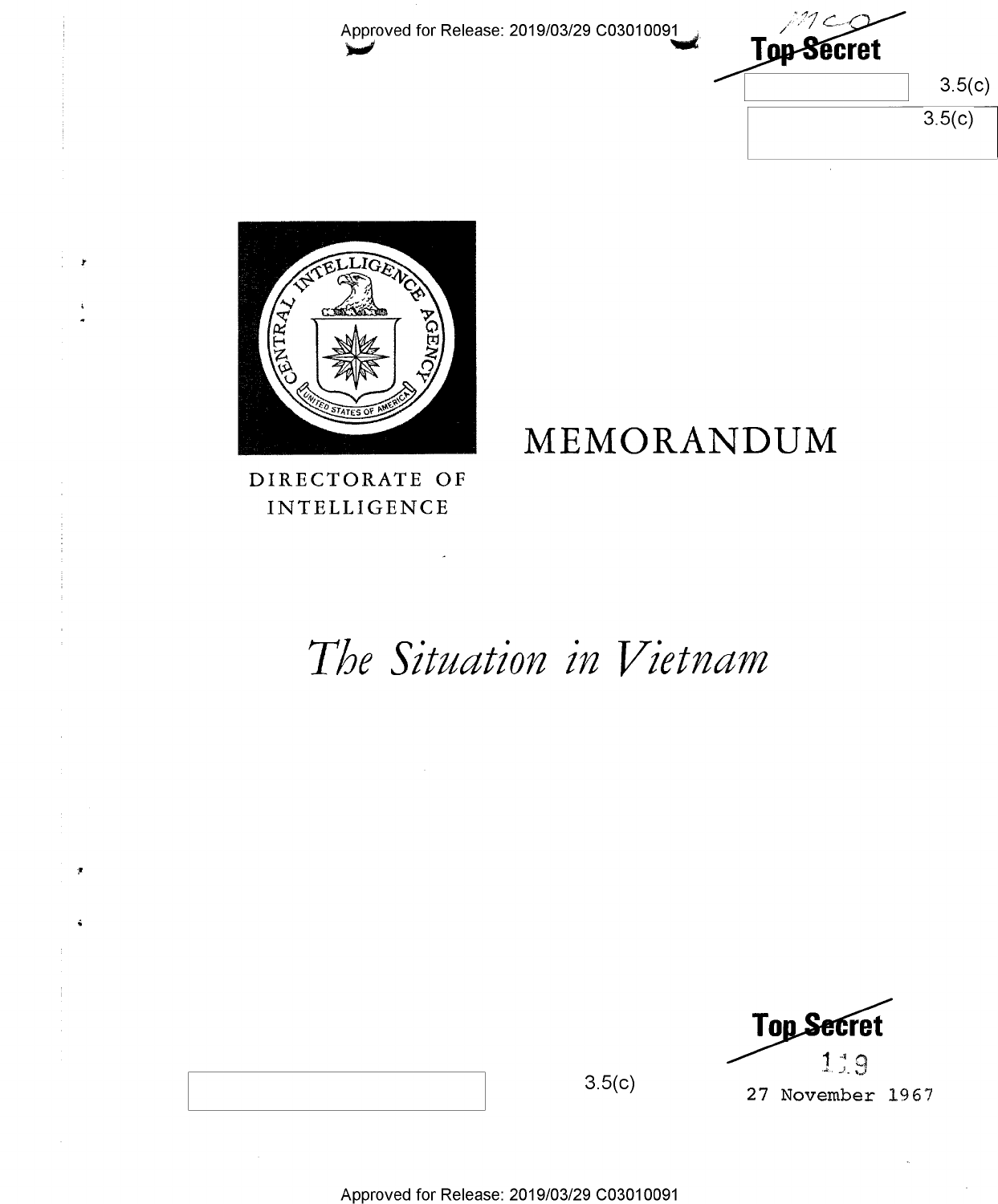Approved for Release: 2019/03/29 C03010091<br>**-I-op-Secret** 

### WARNING

This document contains classified information afiecting the national security of the United States within the meaning of the espionage laws, US Code Title 18, Sections 793, 794, and 798.

 $3.5(c)$ 

**Top Secret** 

Approved for Release: 2019/03/29 C03010091

 $\label{eq:1} \mathcal{L} = \int dQ \, \mathcal{L}^{\text{d}}_{\text{d}} \left( \mathcal{L}^{\text{d}}_{\text{d}} \left( \mathcal{L} \right) \right) \, \mathcal{L}^{\text{d}}_{\text{d}} \left( \mathcal{L}^{\text{d}}_{\text{d}} \right) \, \mathcal{L}^{\text{d}}_{\text{d}}$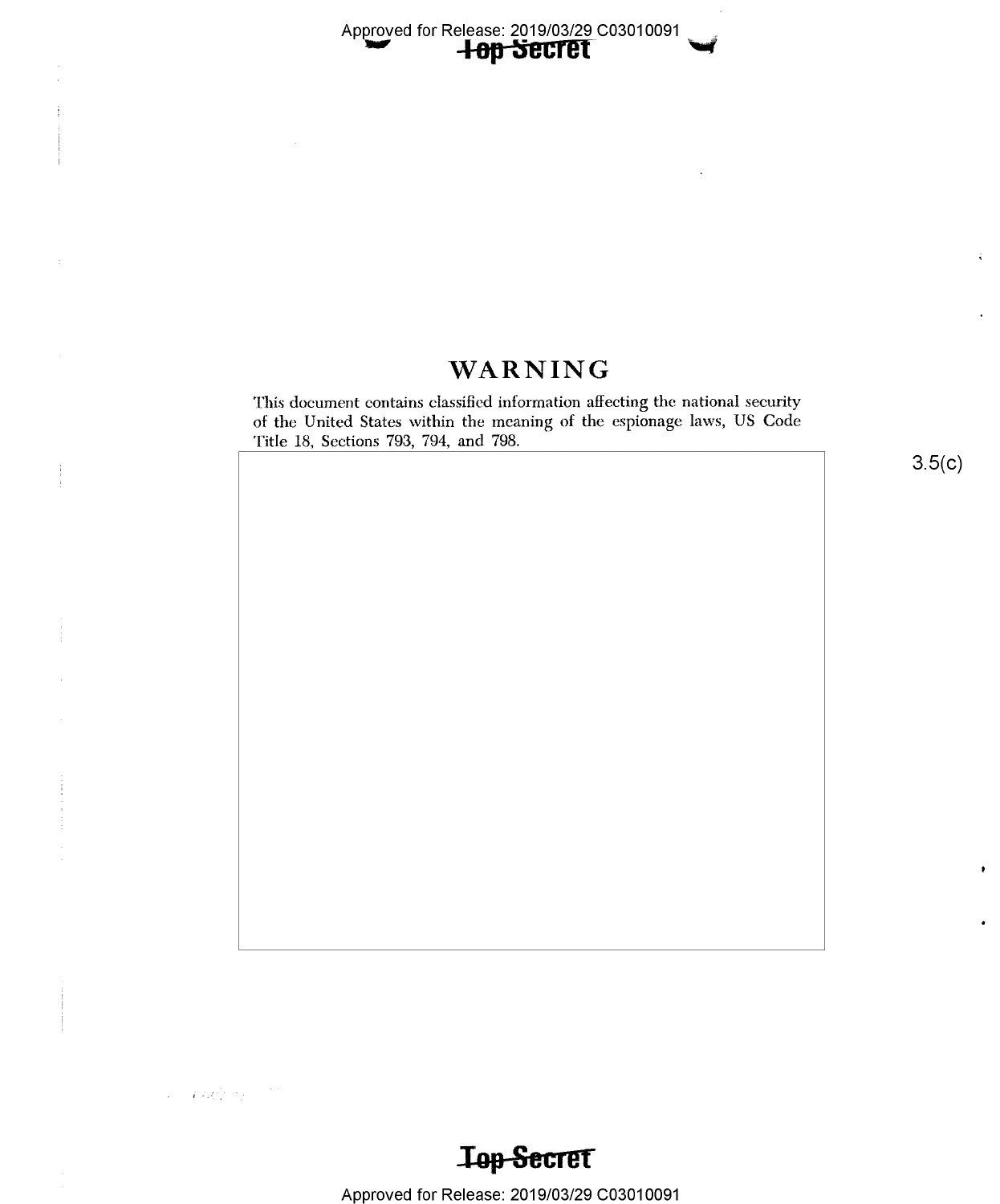Approved for Release: 2019/03/29 C03010091 2010 2020 2030 3.5(C)

Information as of 1600 27 November 1967

 $3.5(c)$ 

9.9(11)(2)<br>2.2/h\/2\  $(11)(2)$ 

 $3.3(h)(2)$ <br> $3.3(h)(2)$ 

#### HIGHLIGHTS

The South Vietnamese Government's recent mobili-<br>zation decree has come under fire in the Senate.<br>Hanoi is keenly interested in the US presidential<br>elections but is cautious in assessing the impact<br>of antiadministration se

I. The Military Situation in South Vietnam:<br>North Vietnamese gunners attacked six allied posi-<br>tions in Kontum Province with mortar fire on 26-27<br>November (Para. l). US Marines reported two sharp  $\texttt{clashes in I Corps (Para. 2).}$ 

II. Political Developments in South Vietnam:<br>The Senate on 25 November began discussing the The Senate on 25 November began discussing the recent mobilization decree, charging that its pro-  $3.3(h)(2)$  mulgation was unconstitutional.

The lower house has recessed temporarily, but several deputies<br>have been actively seeking assistance for their<br>constituents (Para. 3).

III. Military Developments in North Vietnam:<br>There is nothing of significance to report.

 $\mathbf{IV}_{\bullet}$ IV. Other Communist Military Developments:<br>There is nothing of significance to report.

.  $V_{\bullet}$ V. Communist Political Developments: A Viet-<br>namese spokesman has expressed interest in the<br>forthcoming US presidential elections. Hanoi has,<br>however, repeatedly indicated that it foresees no<br>change in US policy as a resul

i

## TOP SECRET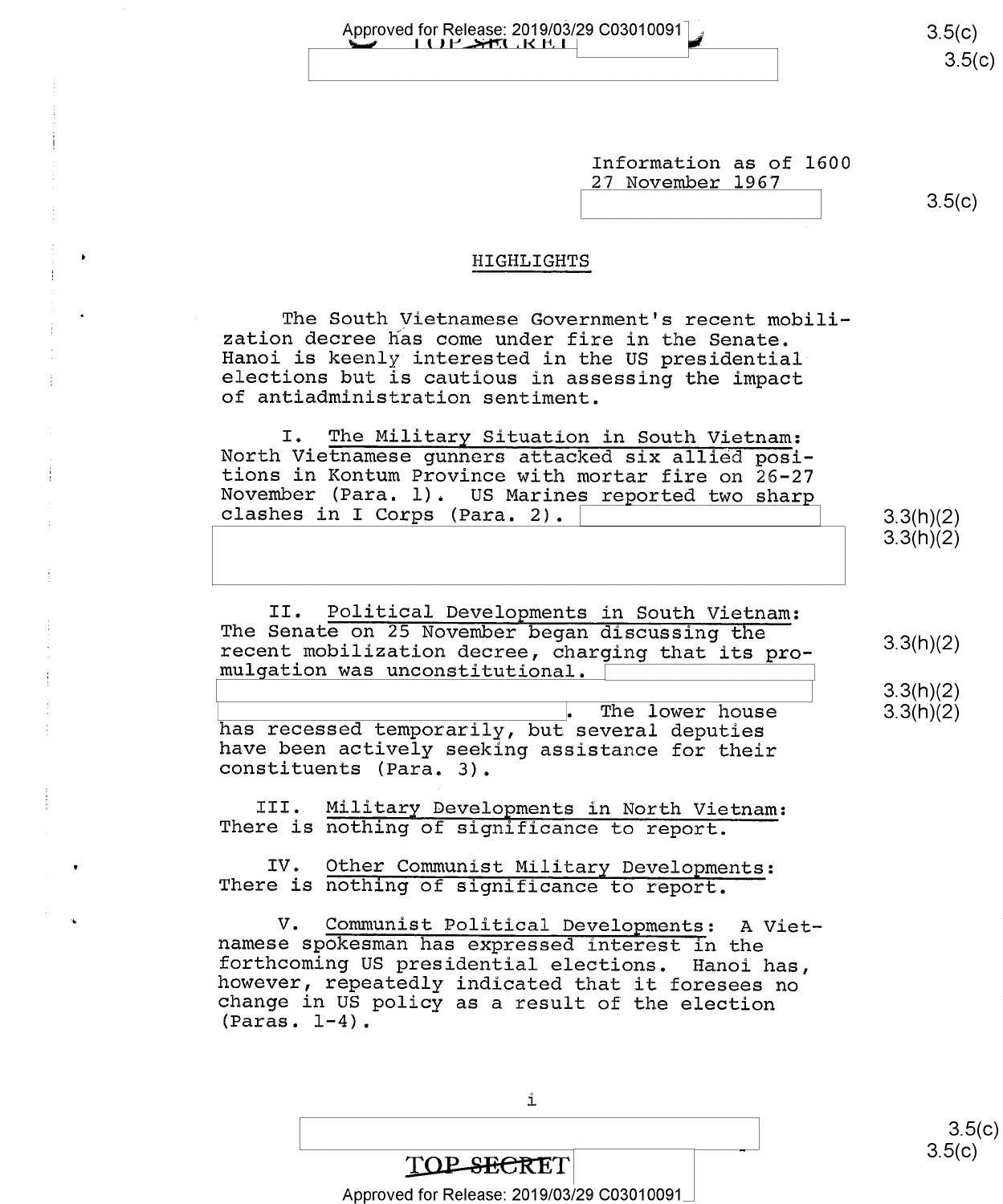VI. Other Maigr Aspects: The Laotian Government has registered its strongest public protest to date against the possible extension of a defensive barrier into Laos (Paras. 1-3).

27 November 1967



Approved for Release: 2019/03/29 C03010091

<u> ၁.၁(</u>င  $3.5(c)$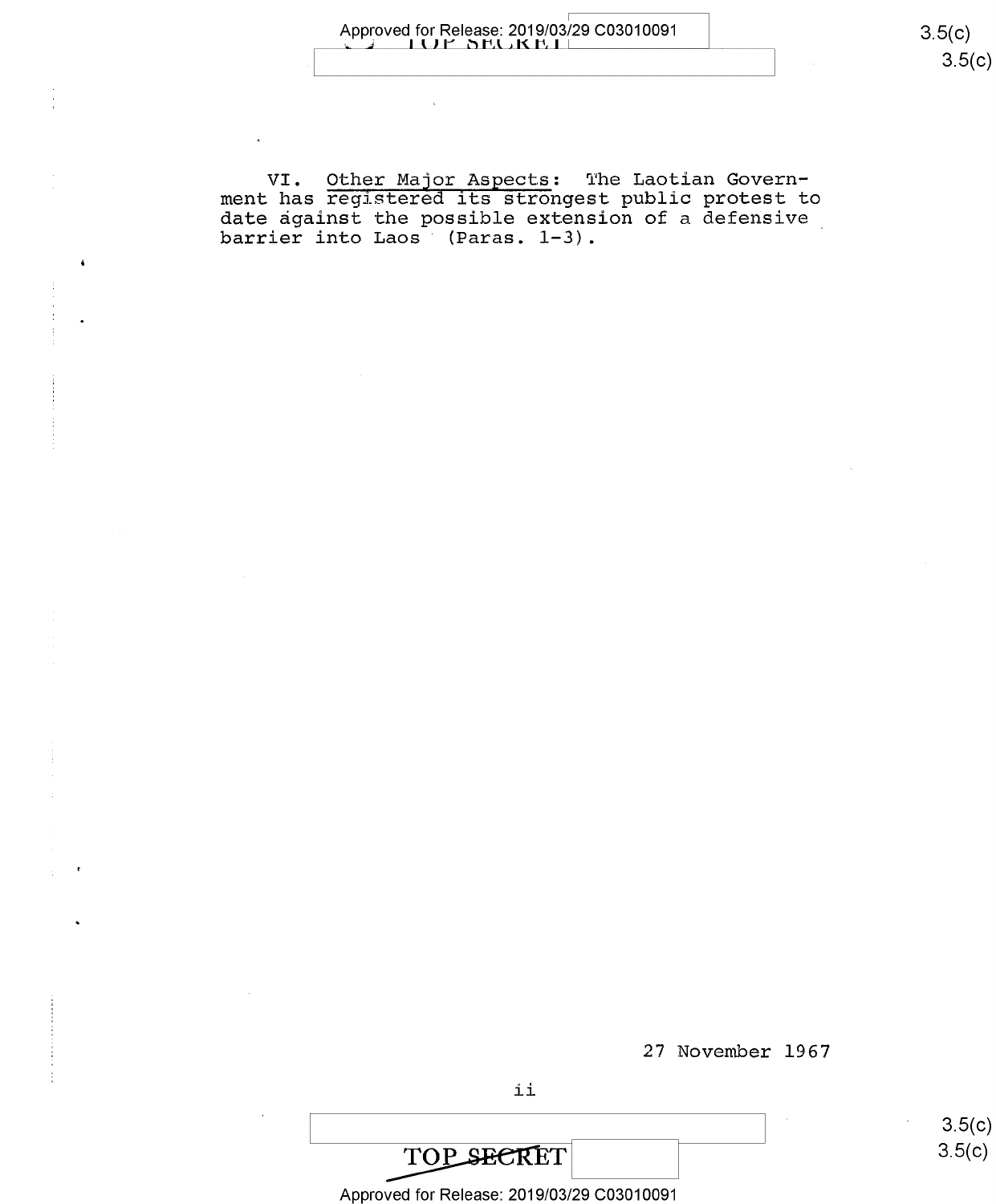Approved for Release: 2019/03/29 C03010091

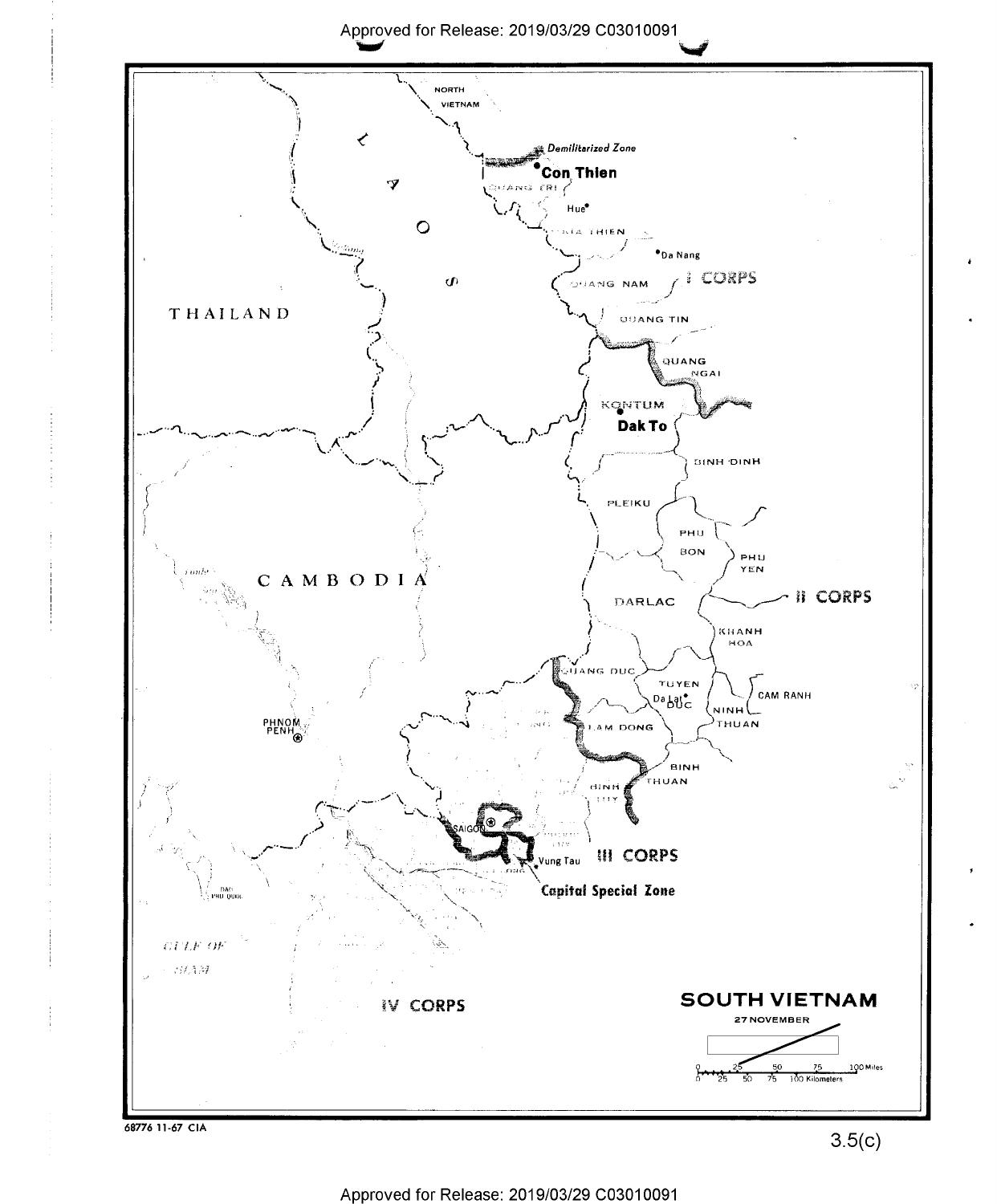Approved for Release: 2019/03/29 C03010091  $\overline{)}$  (3.5(c) 3.5(c)  $3.5(c)$ 

#### I. THE MILITARY SITUATION IN SOUTH VIETNAM

I OF SHEKEI

t

l. North Vietnamese troops hit four US outposts in the Dak To area with some 250 mortar rounds on 26 November. Early on the 27th two allied positions in the nearby provincial capital, Kontum city, were also hit. US casualties in the attacks were six killed and 31 wounded. US military officers speculate that the enemy may have fired this large amount of ammunition to use it up prior to completing a withdrawal from the Dak To battle area.

3.3(h)(2)

 $\lambda$  but additional fighting cannot be ruled out in this area.

2. US Marines reported two sharp clashes in<br>I Corps. In the heaviest action 12 Marines were In the heaviest action 12 Marines were killed and 66 wounded in a day-long fight in the coastal lowlands some 19 miles southwest of Da Nang. Another engagement near the southern boundary of the Demilitarized Zone cost seven US lives. Twentytwo North Vietnamese soldiers were reported killed in that fight.

#### The Situation in the DMZ

3. The Demilitarized Zone has been relatively quiet for nearly two months. The last major action in this area was the massive artillery shelling of Con Thien in September. There are now indications pointing to a resumption of fighting in this sector.

4. The most important is the movement of the North Vietnamese 304th Division from its garrison area at the Thanh Hoa southward toward the zone.  $\vert$  3.3(h)(2)

27 November 1967

 $3.5(c)$ 

### $\textbf{F}\rightarrow \textbf{B}$   $\rightarrow$  3.5(c)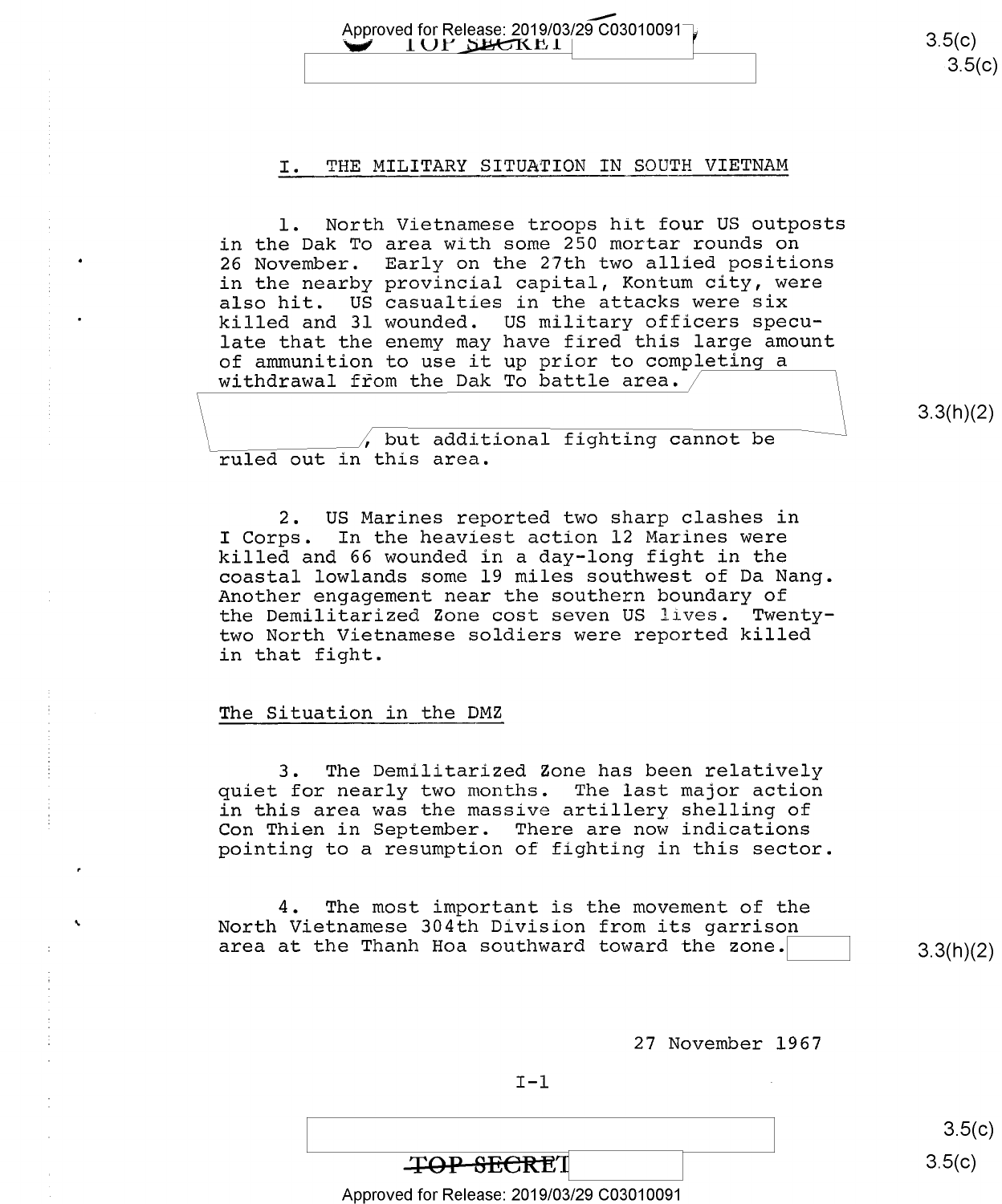| Approved for Release: 2019/03/29 C03010091 | 3.5(c)<br>3.5(c)           |
|--------------------------------------------|----------------------------|
|                                            |                            |
|                                            | $3.3(h)(2)$<br>$3.3(h)(2)$ |
|                                            |                            |
|                                            |                            |
|                                            |                            |
|                                            |                            |
|                                            |                            |
|                                            |                            |
|                                            |                            |
|                                            |                            |
|                                            |                            |
|                                            |                            |
|                                            |                            |

27 November 1967



 $\ddot{\phantom{0}}$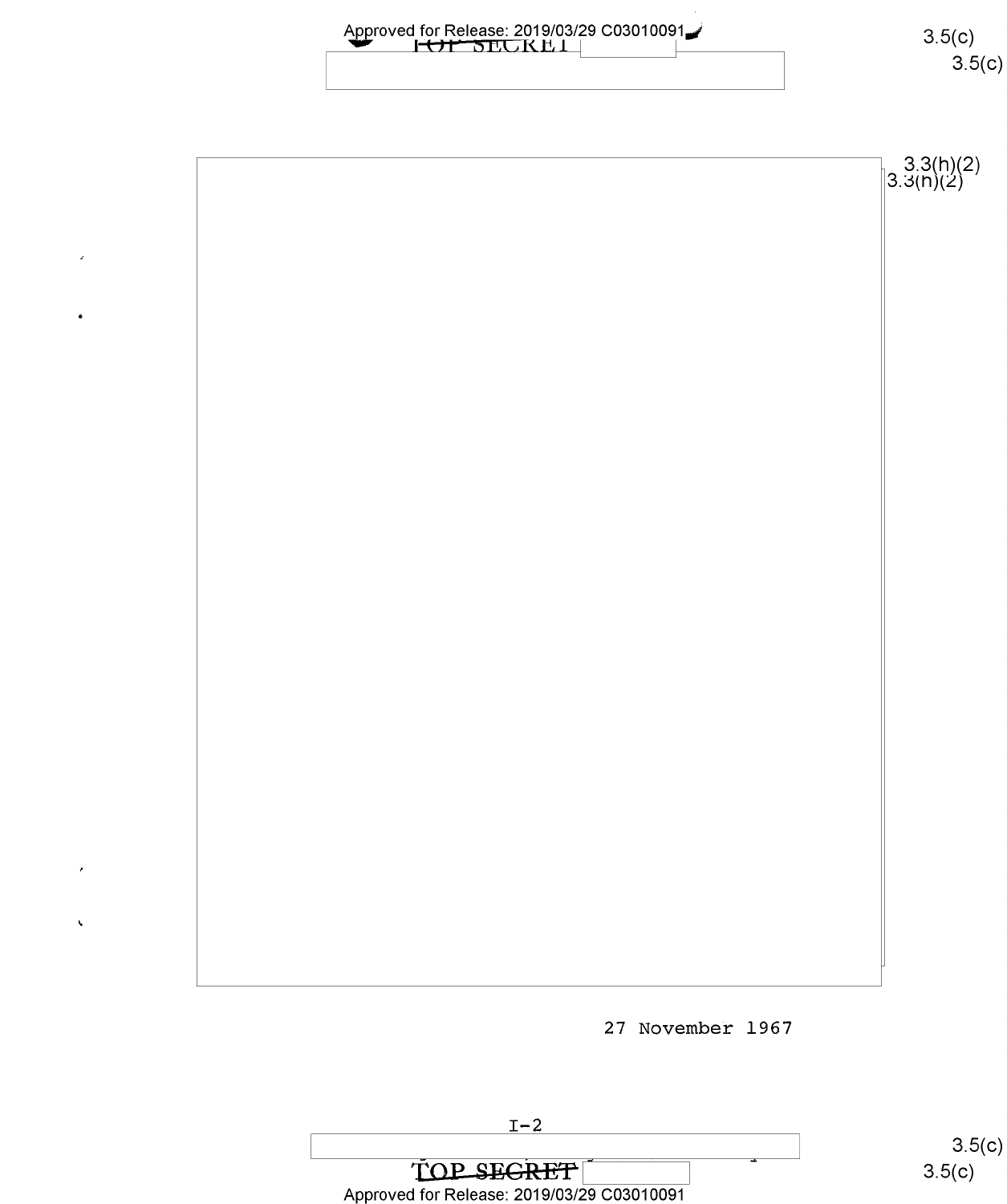

27 November 1967

 $3.5(c)$ TOP-8ECRET<br>Approved for Release: 2019/03/29 C03010091  $3.5(c)$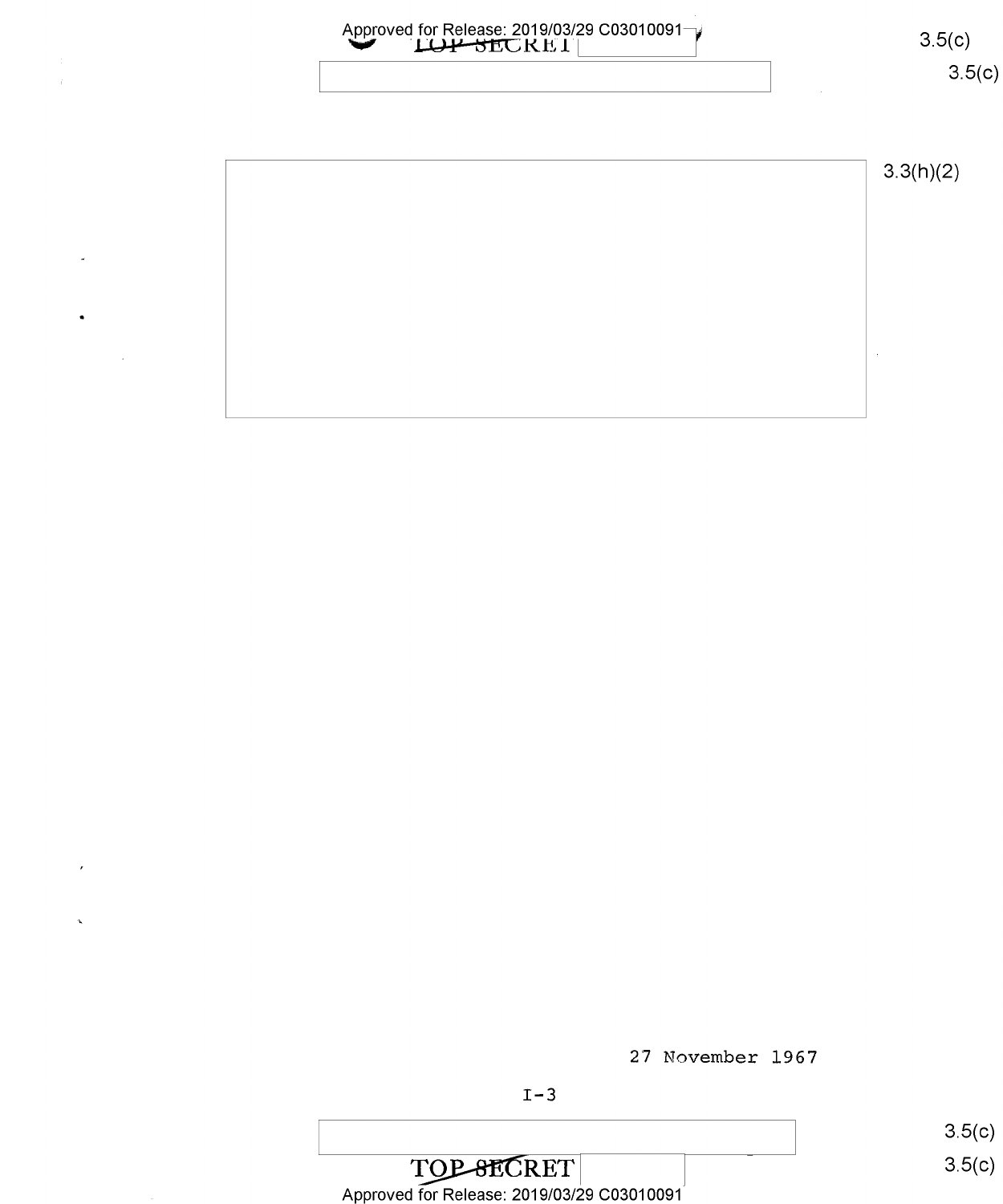Approved for Release: 2019/03/29 C03010091 3.5(C) 3.5(C)  $3.5(c)$ 

 $3.5(c)$ 

#### II. POLITICAL DEVELOPMENTS IN SOUTH VIETNAM

l. The Senate on 25 November took up discussion of the government's recent mobilization decree and indicated general displeasure that it was promulgated unilaterally by the government before the legislature was invested. Although a number of senators criticized the substance of the decree, particularly the lowering of the draft age, the majority were concerned with its constitutionality. It was finally agreed that Prime Minister Loc or his representative should be invited before the Senate to discuss the decree and answer questions." Final language of the invitation is to be decided on at the Senate's next session on 28 November.

2. Defense Minister Vy reportedly is dissatisfied with the caliber of Vietnamese Army officers and is con-<br>sidering revamping the selection process. Rather sidering revamping the selection process. than use a college degree as the sole criterion for admission to officer candidate school, Vy would reportedly first induct college graduates as privates and then screen them carefully for officer qualifications before giving commissions to those who measure up.

#### Lower House Activities

3. The lower house has recessed until l December while its rules committee begins work on drafting rules. Meanwhile, a number of deputies have been seeing to the needs of their constituents. Several deputies from central highland provinces met with Defense Minister Vy on 21 November to request better security along roads in the area. Other deputies have distributed relief supplies in their constituencies or have approached the government for such things as more refugee assistance and better compensation for war damage.

27 November 1967

 $II-1$ 

 $\frac{1}{2}$  s.5(0) **TOP-SECRET**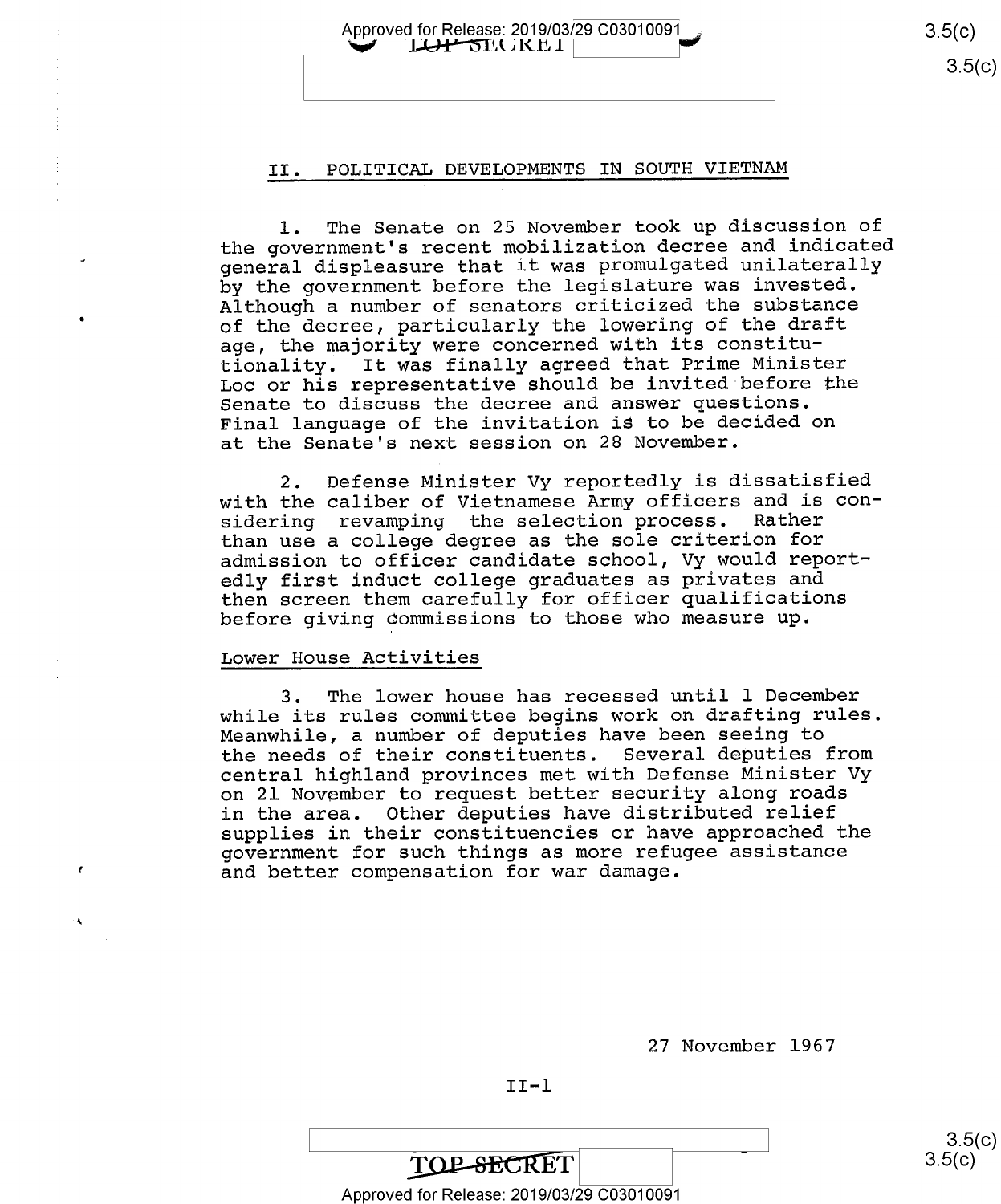Approved for Release: 2019/03/29 C03010091 3.5(C) 3.5(C)

ت. ၁.၁(၄)<br>၁.၁(၄)

#### III. MILITARY DEVELOPMENTS IN NORTE VIETNAM

#### IV. OTHER COMMUNIST MILITARY DEVELOPMENTS

1. There is nothing of significance to report.

27 November 1967

TOP SECRET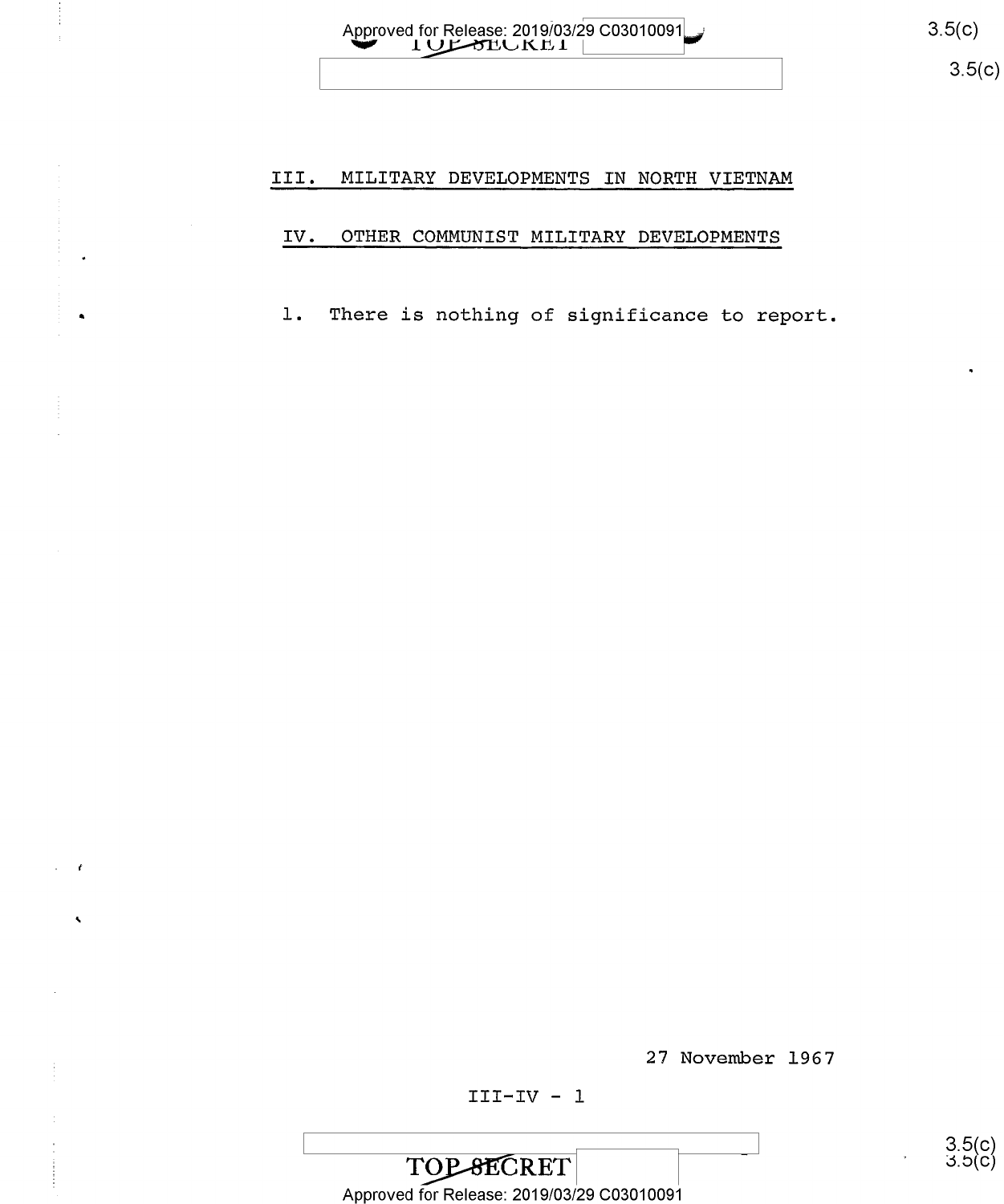Approved for Release: 2019/03/29 C03010091 $\bigcup$  3.5(c) 3.5(c)  $3.5(c)$ 

 $3.5(c)$ 

 $3.5(c)$ 

#### V. COMMUNIST POLITICAL DEVELOPMENTS

l. Hanoi continues to show keen interest in the US presidential elections, but it is cautious in assessing the impact of antiadministration sentiment. North Vietnamese commentary takes pains to show that the regime is not counting on the elections for a change in US policy, and to stress that the war must be won by frustrating US objectives in South Vietnam.

2. Mai Van Bo, North Vietnam's chief repre sentative in France, touched on some of these points in a recent conversation with a Western journalist. Bo said that he believes the Vietnam war will be the principal theme of the election, He said he accepted, with "some reservation," US opinion polls showing a marked decline in President Johnson's popularity, He also said that he attaches particular importance to the New Hampshire primary as a preview of the November election.

3. Bo also claimed that "aggressive" US military and economic policies will eventually become stalemated and that the US will have to return to a "forced isolationism," and to a policy of "peaceful coexistence." His remarks are consistent with those of other regime spokemen, who usually seek to avoid any implication that North Vietnam expects an early end to the war,

4. This theme was taken up recently in the army daily Quan Doi Nhan Dan, which commented approvingly on the antiwar sentiment in the US. The paper asserted that North Vietnam does not overestimate "internal contradiction" in the US, The deciding factor for victory, said the daily, is to "change the balance of strength in our favor on the battlefield by beat-<br>ing the Americans and their allies, militarily and politically." Whatever the results of the US pres-<br>idential elections, it went on, the Vietnam policy of the US Government "will not change fundamentally by itself."

 $\mathbf{A}$ 

27 November 1967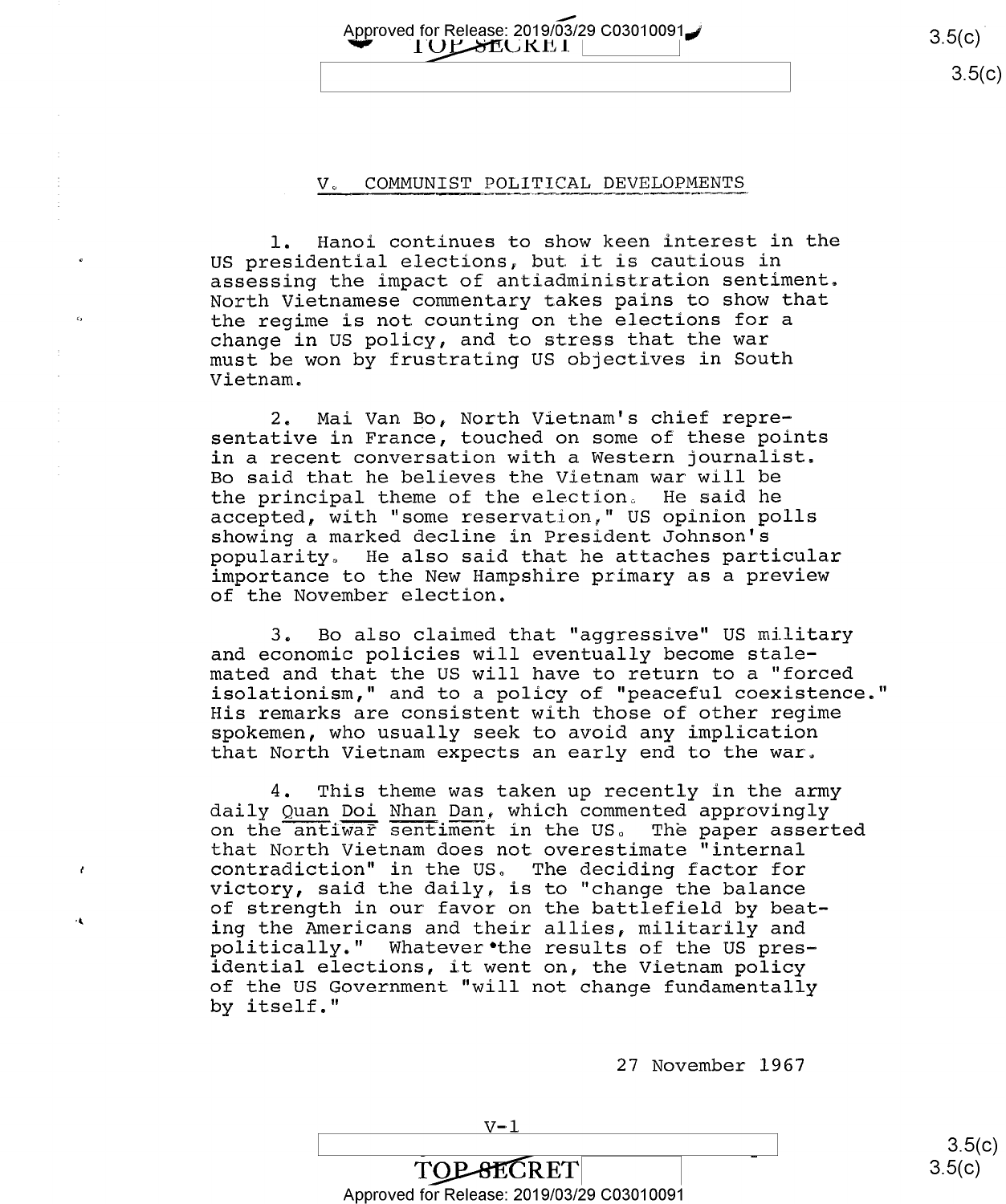Approved for Release: 2019/03/29 C03010091- $+$ O1<sup>+</sup> SECKE1

#### VI. OTHER MAJOR ASPECTS

1. The Laotian Government, in its strongest<br>statement to date, has reiterated its opposition<br>to the extension in Laos of the defensive barrier<br>being constructed south of the Demilitarized Zone.<br>A recent article in the offi be without doubt an act in violation of the Geneva<br>Accords."

2. The article, apparently written under the direction of Souvanna Phouma, appears in part to be 2. The article, apparently written under the<br>direction of Souvanna Phouma, appears in part to be<br>an answer to a recent <u>Newsweek</u> article speculating that a manned barrier may be extended into Communistcontrolled Laos, with or without the approval of<br>Vientiane. It could also be that Souvanna has<br>taken this opportunity to placate the Russians, who<br>expressed irritation over his pro-Western remarks<br>during recent trips to Wa

3. Although a barrier would somewhat tarnish<br>Vientiane's neutrality, Souvanna appears more con-<br>cerned that it would increase his country's direct<br>involvement in the Vietnam war. He has also ex-<br>pressed fear that an artifi

27 November 1967

#### $VI-1$

 $3.5(c)$  $3.5(c)$ 

TOP SEERET Approved for Release: 2019/03/29 C03010091 "